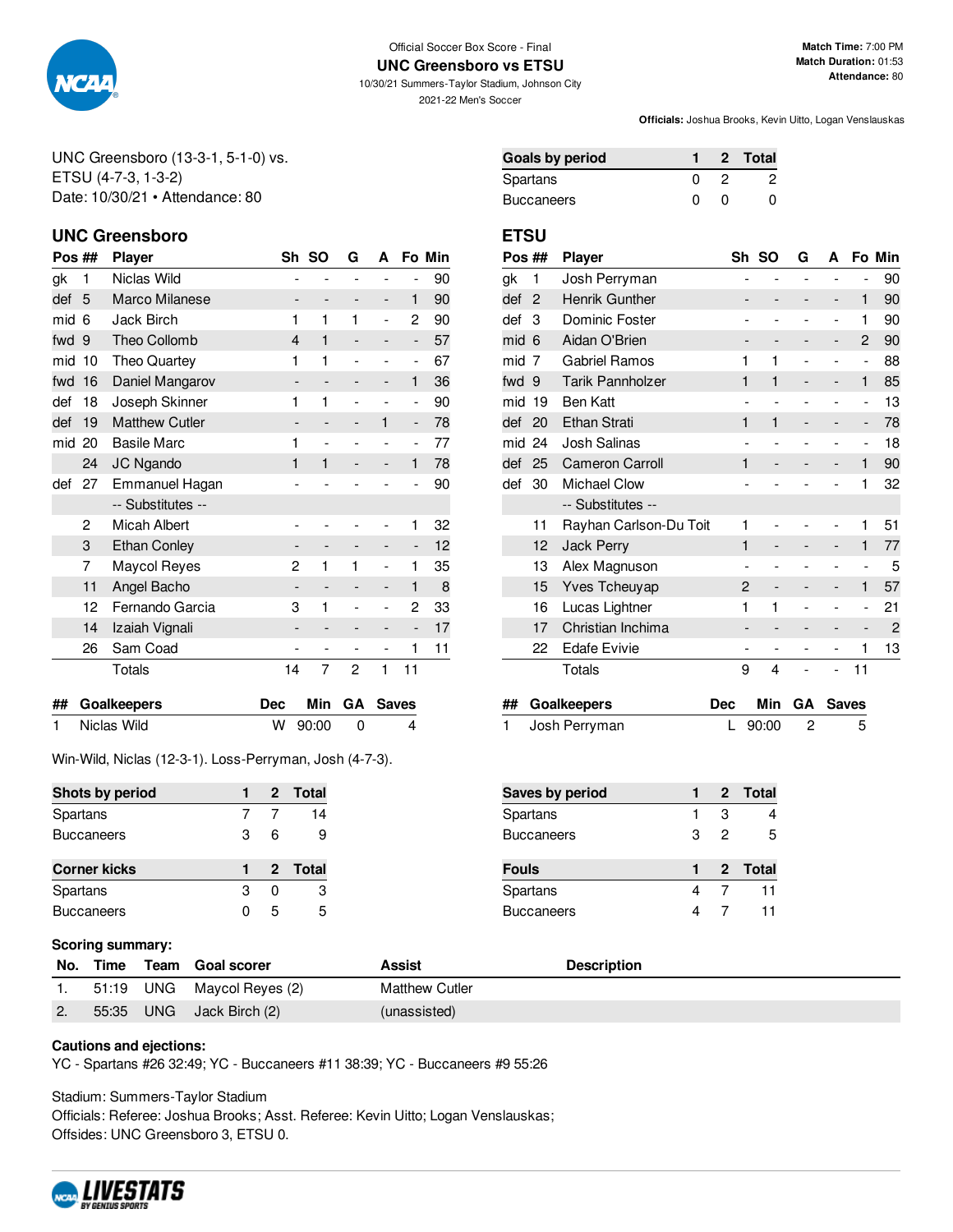

**Match Time:** 7:00 PM **Match Duration:** 01:53 **Attendance:** 80

10/30/21 Summers-Taylor Stadium, Johnson City 2021-22 Men's Soccer

**Officials:** Joshua Brooks, Kevin Uitto, Logan Venslauskas





**Attacking Direction**

**Attacking Direction**

Official's signature





**UNC Greensboro vs ETSU**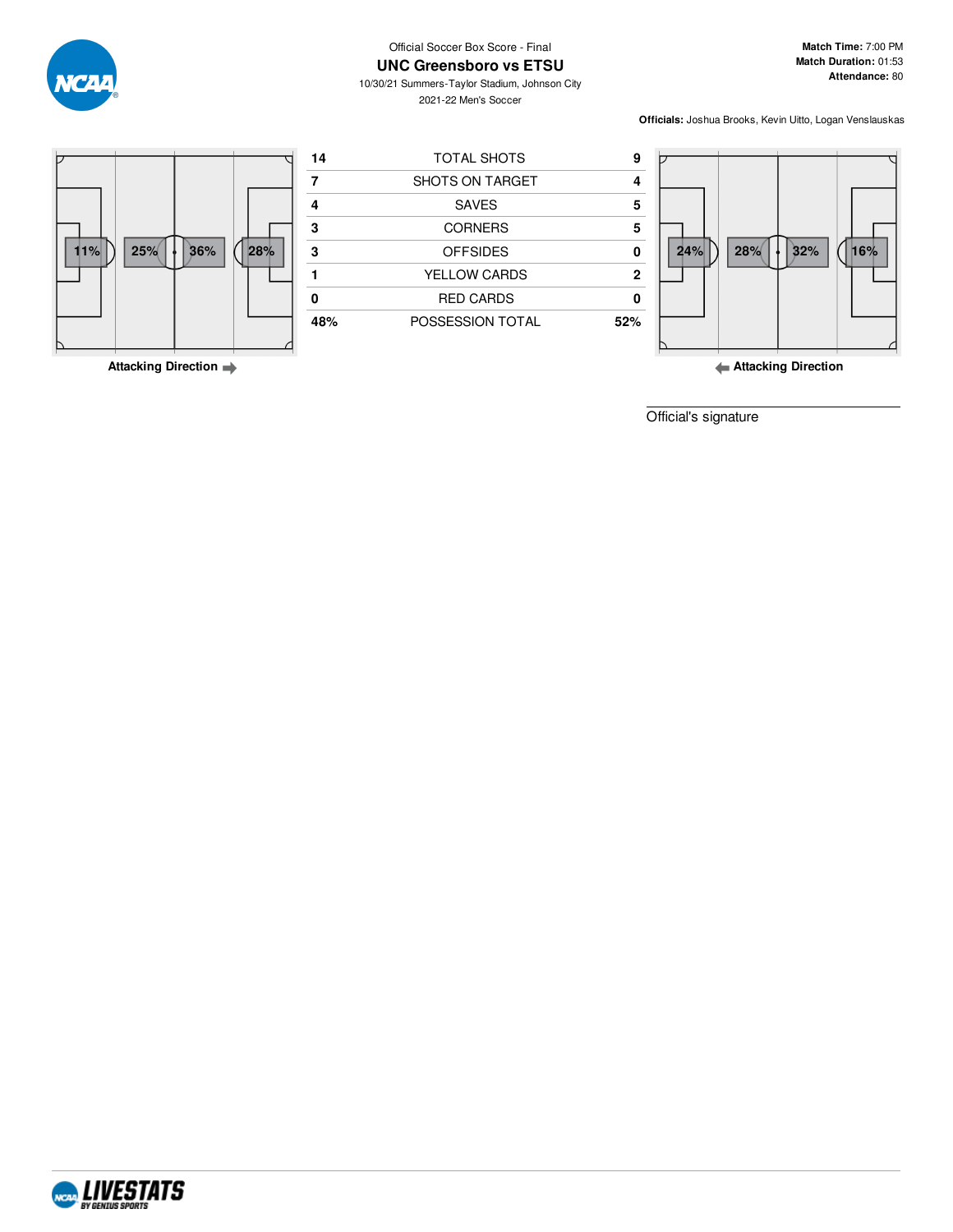

| <b>UNC Greensboro Starters:</b> |  |
|---------------------------------|--|
|---------------------------------|--|

| GK  |   | Wild, Niclas    |
|-----|---|-----------------|
| DEF | 5 | Milanese, Marco |

- MID 6 Birch, Jack
- FWD 9 Collomb, Theo
- MID 10 Quartey, Theo
- FWD 16 Mangarov, Daniel
- DEF 18 Skinner, Joseph
- DEF 19 Cutler, Matthew
- MID 20 Marc, Basile
- 24 Ngando, JC
- DEF 27 Hagan, Emmanuel
- 00:00 Wild, Niclas at goalie for UNC Greensboro.
- 00:00 Perryman, Josh at goalie for ETSU.
- 00:43 Shot by Spartans Collomb, Theo WIDE RIGHT.
- 02:10 Corner kick by Spartans [02:10].
- 06:44 Shot by Spartans Skinner, Joseph, SAVE Perryman, Josh.
- 07:12 Foul on ETSU.
- 09:11 Shot by Spartans Quartey, Theo, SAVE Perryman, Josh.
- 12:55 Buccaneers substitution: Carlson-Du Toit, Rayhan for Katt, Ben.
- 12:55 Buccaneers substitution: Perry, Jack for Salinas, Josh.
- 19:46 Shot by Buccaneers Carlson-Du Toit, Rayhan HIGH.
- 20:21 Offside against UNC Greensboro.
- 21:07 Spartans substitution: Coad, Sam for Quartey, Theo.
- 23:54 Foul on ETSU.
- 25:01 Shot by Spartans Collomb, Theo, SAVE Perryman, Josh.
- 25:17 Foul on UNC Greensboro.
- 26:59 Buccaneers substitution: Tcheuyap, Yves for Clow, Michael.
- 30:08 Shot by Buccaneers Carroll, Cameron WIDE LEFT.
- 32:49 Yellow card on Spartans Coad, Sam.
- 32:49 Spartans substitution: Albert, Micah for Coad, Sam.
- 33:19 Foul on ETSU.
- 34:32 Spartans substitution: Garcia, Fernando for Collomb, Theo.
- 34:32 Spartans substitution: Reyes, Maycol for Mangarov, Daniel.
- 35:10 Shot by Spartans Garcia, Fernando BLOCKED.
- 37:11 Corner kick by Spartans [37:11].
- 37:46 Foul on UNC Greensboro.
- 38:39 Yellow card on Buccaneers Carlson-Du Toit, Rayhan.
- 39:00 Shot by Spartans Reyes, Maycol WIDE RIGHT.
- 39:25 Spartans substitution: Vignali, Izaiah for Marc, Basile.
- 39:33 Foul on ETSU.
- 39:50 Shot by Spartans Garcia, Fernando BLOCKED.
- 40:08 Corner kick by Spartans [40:08].
- 40:52 Buccaneers substitution: Lightner, Lucas for Carlson-Du Toit, Rayhan.



# **ETSU Starters:**

| GK         | 1  | Perryman, Josh    |
|------------|----|-------------------|
| <b>DEF</b> | 2  | Gunther, Henrik   |
| <b>DEF</b> | 3  | Foster, Dominic   |
| MID        | 6  | O'Brien, Aidan    |
| MID        | 7  | Ramos, Gabriel    |
| <b>FWD</b> | 9  | Pannholzer, Tarik |
| MID        | 19 | Katt, Ben         |
| <b>DEF</b> | 20 | Strati, Ethan     |
| MID        | 24 | Salinas, Josh     |
| <b>DEF</b> | 25 | Carroll, Cameron  |
| DEF        | 30 | Clow, Michael     |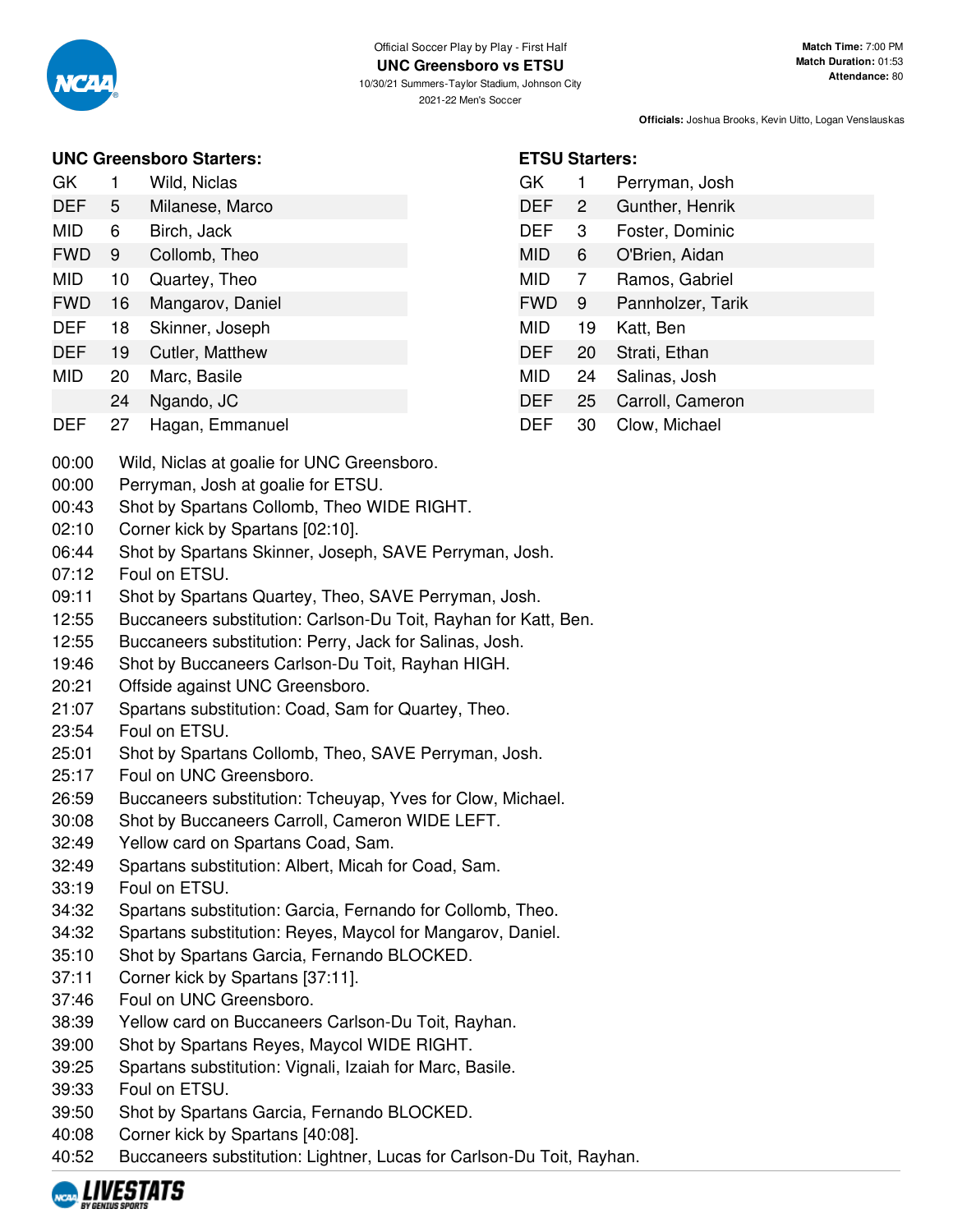

- 43:46 Shot by Buccaneers Strati, Ethan, SAVE Wild, Niclas.
- 44:01 Offside against UNC Greensboro.
- 45:00 End of period [45:00].

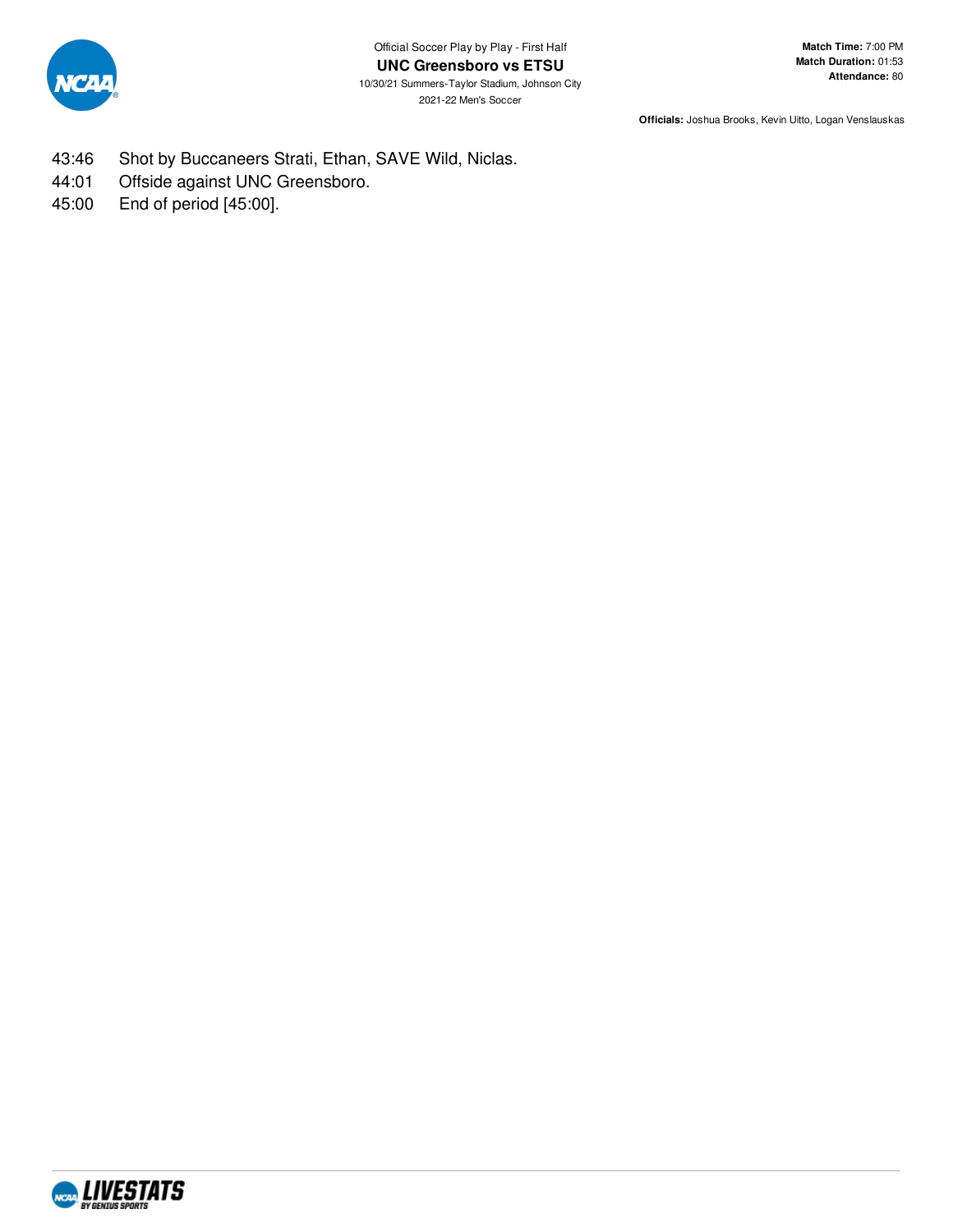

#### Official Soccer Box Score - First Half **UNC Greensboro vs ETSU**

10/30/21 Summers-Taylor Stadium, Johnson City 2021-22 Men's Soccer

**Match Time:** 7:00 PM **Match Duration:** 01:53 **Attendance:** 80

**Officials:** Joshua Brooks, Kevin Uitto, Logan Venslauskas

UNC Greensboro (13-3-1, 5-1-0) vs. ETSU (4-7-3, 1-3-2) Date: 10/30/21 • Attendance: 80

## **UNC Greensboro ETSU**

| Pos ## |    | <b>Player</b>         |                          | Sh SO                    | G | A |                          | Fo Min |
|--------|----|-----------------------|--------------------------|--------------------------|---|---|--------------------------|--------|
| gk     | 1  | Niclas Wild           |                          |                          |   |   |                          | 45     |
| def    | 5  | Marco Milanese        |                          |                          |   |   | -                        | 45     |
| mid    | 6  | Jack Birch            |                          |                          |   |   | $\overline{\phantom{0}}$ | 45     |
| fwd    | 9  | Theo Collomb          | 2                        | 1                        |   |   | -                        | 35     |
| mid    | 10 | Theo Quartey          | 1                        | 1                        |   |   | ۰                        | 22     |
| fwd    | 16 | Daniel Mangarov       |                          | $\overline{\phantom{a}}$ |   | - | 1                        | 35     |
| def    | 18 | Joseph Skinner        | 1                        | 1                        |   |   | $\overline{a}$           | 45     |
| def    | 19 | <b>Matthew Cutler</b> |                          |                          |   |   | -                        | 45     |
| mid    | 20 | <b>Basile Marc</b>    |                          |                          |   |   | -                        | 40     |
|        | 24 | JC Ngando             |                          | -                        |   |   | -                        | 45     |
| def    | 27 | Emmanuel Hagan        |                          |                          |   |   |                          | 45     |
|        |    | -- Substitutes --     |                          |                          |   |   |                          |        |
|        | 2  | Micah Albert          |                          |                          |   |   | 1                        | 12     |
|        | 3  | <b>Ethan Conley</b>   |                          | -                        |   | - | -                        |        |
|        | 7  | <b>Maycol Reyes</b>   | 1                        |                          |   |   | $\overline{a}$           | 10     |
|        | 11 | Angel Bacho           |                          | $\overline{\phantom{a}}$ |   | - | -                        |        |
|        | 12 | Fernando Garcia       | 2                        |                          |   |   | 1                        | 10     |
|        | 14 | Izaiah Vignali        |                          | -                        |   | - |                          | 5      |
|        | 26 | Sam Coad              | $\overline{\phantom{0}}$ | $\overline{\phantom{a}}$ |   |   | 1                        | 11     |
|        |    | Totals                | 7                        | 3                        |   |   | 4                        |        |

| ## Goalkeepers |             | Dec Min GA Saves |
|----------------|-------------|------------------|
| 1 Niclas Wild  | $W$ 45:00 0 |                  |

Win-Wild, Niclas (12-3-1). Loss-Perryman, Josh (4-7-3).

| Shots by period     |   | Total |
|---------------------|---|-------|
| Spartans            |   |       |
| <b>Buccaneers</b>   | З | з     |
|                     |   |       |
| <b>Corner kicks</b> |   | Total |
| Spartans            | З | З     |
| <b>Buccaneers</b>   |   | O     |

### **Scoring summary:**

**No. Time Team Goal scorer Assist Description**

## **Cautions and ejections:**

YC - Spartans #26 32:49; YC - Buccaneers #11 38:39

Stadium: Summers-Taylor Stadium

Officials: Referee: Joshua Brooks; Asst. Referee: Kevin Uitto; Logan Venslauskas; Offsides: UNC Greensboro 2, ETSU 0.

| <b>Goals by period</b> |   | Total        |
|------------------------|---|--------------|
| Spartans               | O | 0            |
| Buccaneers             | O | $\mathbf{I}$ |

| Pos ## |                | <b>Player</b>           |   | Sh SO          | G              | А              |                          | Fo Min |
|--------|----------------|-------------------------|---|----------------|----------------|----------------|--------------------------|--------|
| gk     | 1              | Josh Perryman           |   | $\overline{a}$ | $\overline{a}$ | $\overline{a}$ | $\overline{a}$           | 45     |
| def    | $\overline{2}$ | Henrik Gunther          |   | -              |                | -              | 1                        | 45     |
| def    | 3              | Dominic Foster          |   | $\overline{a}$ |                | $\overline{a}$ | $\overline{\phantom{m}}$ | 45     |
| mid    | 6              | Aidan O'Brien           |   |                |                | -              | 1                        | 45     |
| mid    | 7              | <b>Gabriel Ramos</b>    |   |                |                |                | $\overline{a}$           | 45     |
| fwd 9  |                | <b>Tarik Pannholzer</b> |   |                |                | -              | 1                        | 45     |
| mid    | 19             | Ben Katt                |   |                |                |                | $\overline{a}$           | 13     |
| def    | 20             | Ethan Strati            | 1 | 1              |                | -              | -                        | 45     |
| mid    | 24             | Josh Salinas            |   |                |                |                | -                        | 13     |
| def    | 25             | <b>Cameron Carroll</b>  | 1 |                |                |                |                          | 45     |
| def    | 30             | <b>Michael Clow</b>     |   |                |                |                |                          | 27     |
|        |                | -- Substitutes --       |   |                |                |                |                          |        |
|        | 11             | Rayhan Carlson-Du Toit  | 1 |                |                |                | 1                        | 28     |
|        | 12             | <b>Jack Perry</b>       |   |                |                |                |                          | 32     |
|        | 13             | Alex Magnuson           |   |                |                |                | $\overline{a}$           |        |
|        | 15             | <b>Yves Tcheuyap</b>    |   |                |                |                |                          | 18     |
|        | 16             | Lucas Lightner          |   |                |                |                |                          | 4      |
|        | 17             | Christian Inchima       |   |                |                |                |                          |        |
|        | 22             | <b>Edafe Evivie</b>     |   |                |                |                |                          |        |
|        |                | Totals                  | 3 | 1              |                |                | 4                        |        |

| ## Goalkeepers  |             | Dec Min GA Saves |
|-----------------|-------------|------------------|
| 1 Josh Perryman | L $45:00$ 0 | - 3              |

| <b>Saves by period</b> |   | <b>Total</b> |
|------------------------|---|--------------|
| Spartans               |   |              |
| Buccaneers             | 3 | з            |
|                        |   |              |
| Fouls                  |   | <b>Total</b> |
| Spartans               |   |              |
| Buccaneers             |   |              |

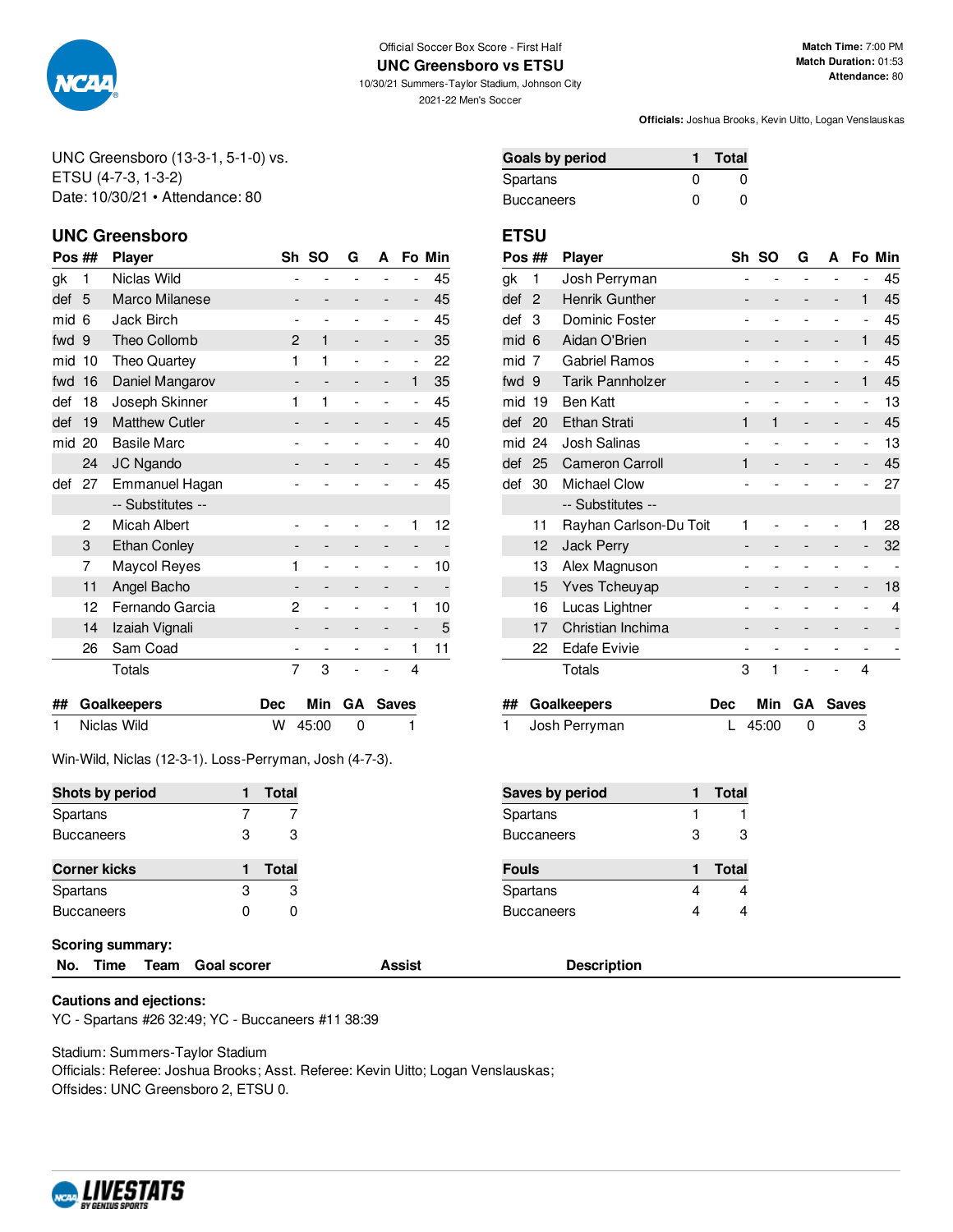

**UNC Greensboro vs ETSU**

10/30/21 Summers-Taylor Stadium, Johnson City 2021-22 Men's Soccer

**Match Time:** 7:00 PM **Match Duration:** 01:53 **Attendance:** 80

**Officials:** Joshua Brooks, Kevin Uitto, Logan Venslauskas





**Attacking Direction**

Official's signature



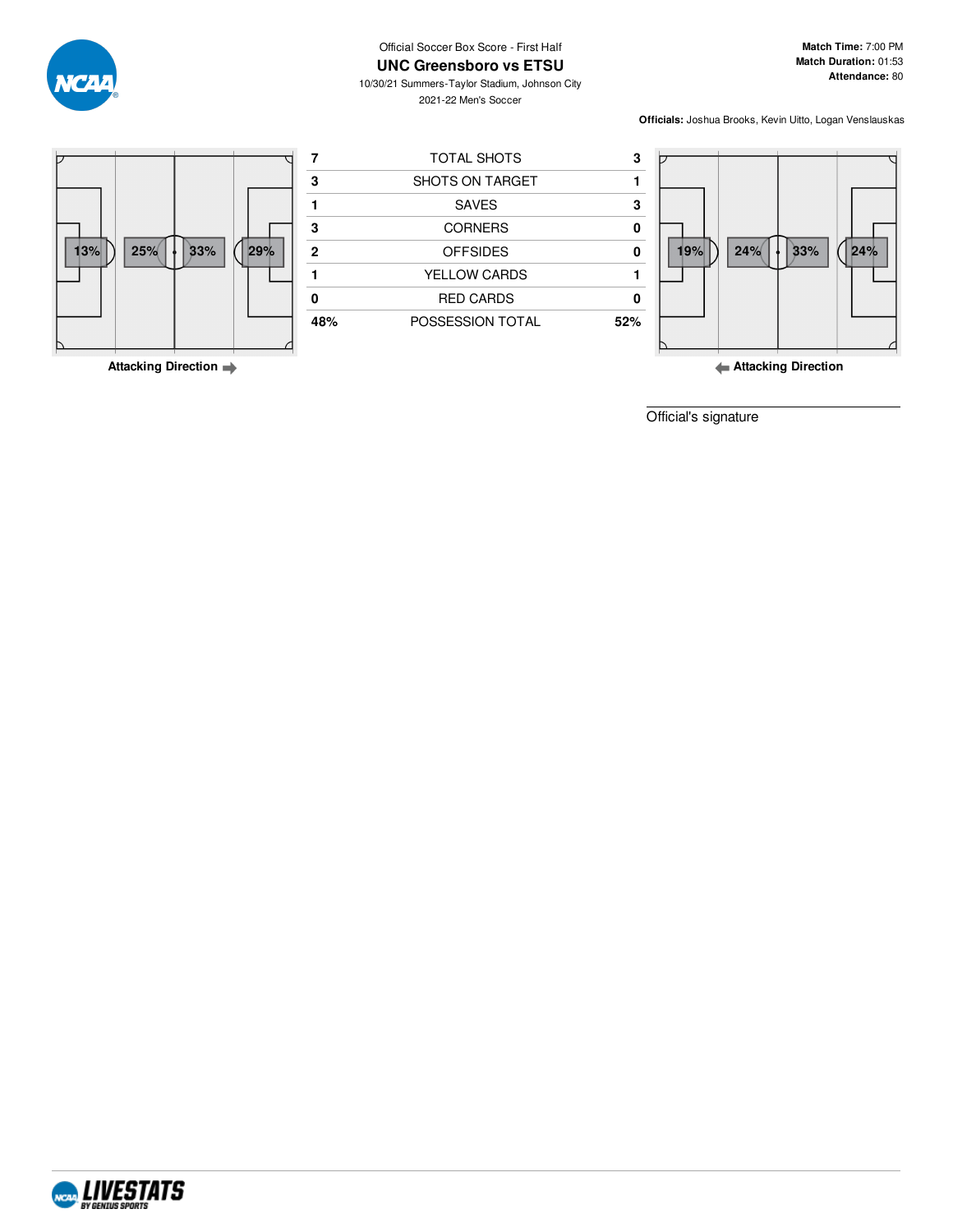

- 45:00 Spartans substitution: Marc, Basile for Garcia, Fernando.
- 45:00 Spartans substitution: Collomb, Theo for Albert, Micah.
- 45:00 Spartans substitution: Quartey, Theo for Vignali, Izaiah.
- 45:00 Start of 2nd period [45:00].
- 45:00 For Spartans: #1 Wild, Niclas, #5 Milanese, Marco, #6 Birch, Jack, #20 Marc, Basile, #9 Collomb, Theo, #7 Reyes, Maycol, #18 Skinner, Joseph, #19 Cutler, Matthew, #10 Quartey, Theo, #24 Ngando, JC, #27 Hagan, Emmanuel.
- 45:00 For Buccaneers: #1 Perryman, Josh, #2 Gunther, Henrik, #3 Foster, Dominic, #6 O'Brien, Aidan, #7 Ramos, Gabriel, #9 Pannholzer, Tarik, #16 Lightner, Lucas, #20 Strati, Ethan, #12 Perry, Jack, #25 Carroll, Cameron, #15 Tcheuyap, Yves.
- 48:39 Foul on UNC Greensboro.
- 49:26 Corner kick by Buccaneers [49:26].
- 49:56 Shot by Buccaneers Lightner, Lucas, SAVE Wild, Niclas.
- 51:10 Shot by Spartans Collomb, Theo BLOCKED.
- 51:19 GOAL by Spartans Reyes, Maycol (FIRST GOAL), Assist by Cutler, Matthew, goal number 2 for season.

## **UNC GREENSBORO 1, ETSU 0**

- 51:56 Shot by Buccaneers Pannholzer, Tarik, SAVE Wild, Niclas.
- 52:46 Corner kick by Buccaneers [52:46].
- 53:38 Corner kick by Buccaneers [53:38].
- 55:26 Yellow card on Buccaneers Pannholzer, Tarik.
- 55:35 GOAL by Spartans Birch, Jack, goal number 2 for season.

## **UNC GREENSBORO 2, ETSU 0**

- 56:58 Foul on UNC Greensboro.
- 57:53 Shot by Spartans Collomb, Theo WIDE LEFT.
- 58:19 Foul on ETSU.
- 59:42 Foul on ETSU.
- 60:45 Foul on ETSU.
- 61:36 Buccaneers substitution: Carlson-Du Toit, Rayhan for Lightner, Lucas.
- 62:36 Foul on UNC Greensboro.
- 63:17 Shot by Buccaneers Tcheuyap, Yves WIDE LEFT.
- 64:47 Shot by Buccaneers Tcheuyap, Yves BLOCKED.
- 64:53 Corner kick by Buccaneers [64:53].
- 65:27 Shot by Buccaneers Perry, Jack WIDE RIGHT.
- 66:06 Spartans substitution: Garcia, Fernando for Collomb, Theo.
- 69:33 Spartans substitution: Mangarov, Daniel for Reyes, Maycol.
- 69:47 Spartans substitution: Albert, Micah for Mangarov, Daniel.
- 69:59 Shot by Spartans Marc, Basile WIDE LEFT.
- 71:44 Buccaneers substitution: Evivie, Edafe for Strati, Ethan.
- 74:07 Foul on ETSU.
- 75:17 Foul on UNC Greensboro.
- 77:05 Shot by Spartans Ngando, JC, SAVE Perryman, Josh.
- 77:55 Spartans substitution: Vignali, Izaiah for Cutler, Matthew.

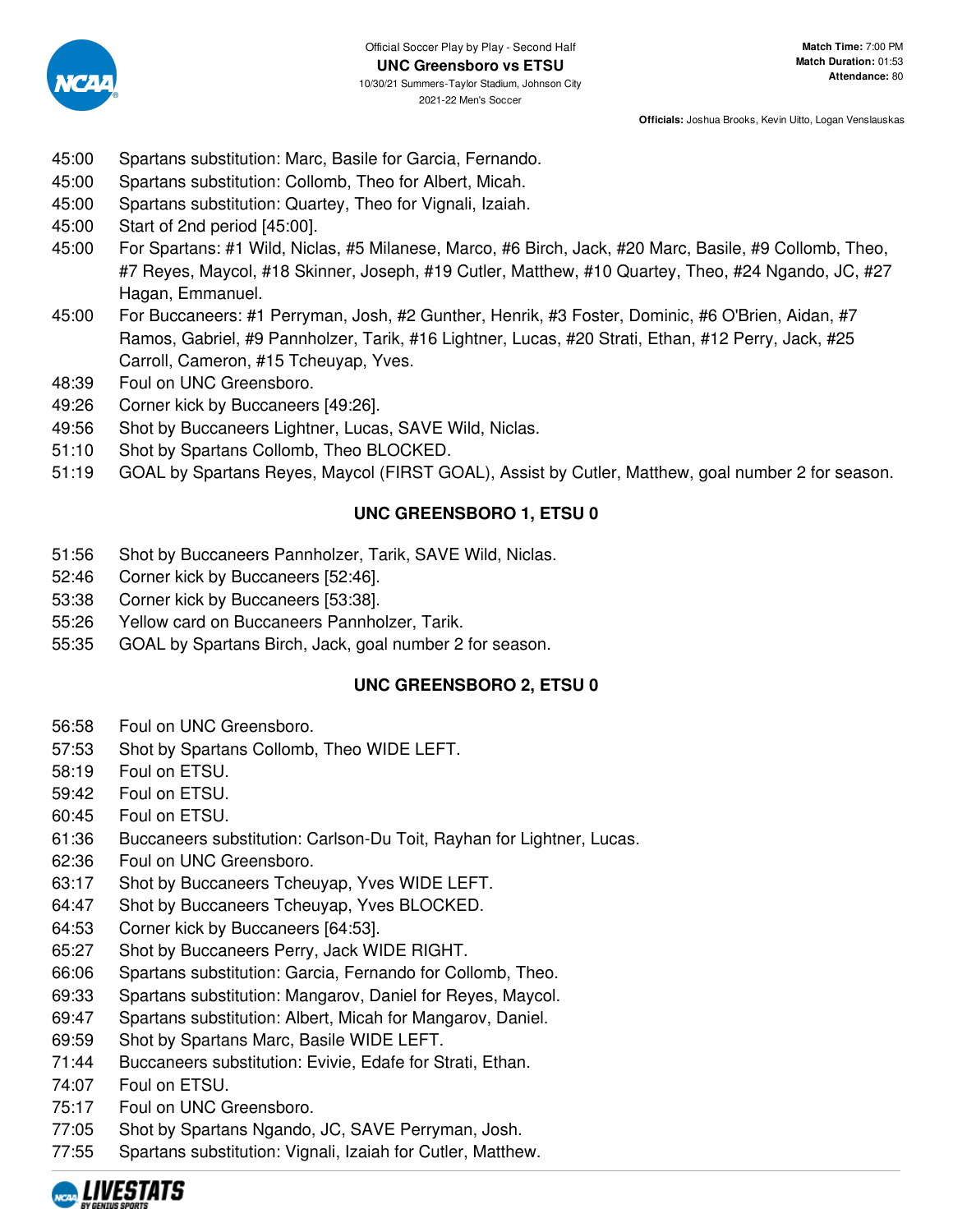

- 77:55 Spartans substitution: Conley, Ethan for Ngando, JC.
- 78:55 Buccaneers substitution: Salinas, Josh for Pannholzer, Tarik.
- 79:24 Shot by Buccaneers Ramos, Gabriel, SAVE Wild, Niclas.
- 80:06 Foul on UNC Greensboro.
- 81:32 Spartans substitution: Bacho, Angel for Marc, Basile.
- 82:08 Foul on ETSU.
- 82:54 Corner kick by Buccaneers [82:54].
- 83:09 Buccaneers substitution: Pannholzer, Tarik for Salinas, Josh.
- 83:09 Buccaneers substitution: Strati, Ethan for Tcheuyap, Yves.
- 84:00 Offside against UNC Greensboro.
- 84:42 Buccaneers substitution: Magnuson, Alex for Carlson-Du Toit, Rayhan.
- 84:42 Buccaneers substitution: Clow, Michael for Evivie, Edafe.
- 85:14 Foul on ETSU.
- 85:54 Shot by Spartans Garcia, Fernando, SAVE Perryman, Josh.
- 87:40 Buccaneers substitution: Inchima, Christian for Ramos, Gabriel.
- 88:08 Foul on UNC Greensboro.
- 88:39 Foul on ETSU.
- 89:19 Foul on UNC Greensboro.
- 90:00 End of period [90:00].

## **UNC GREENSBORO 2, ETSU 0**

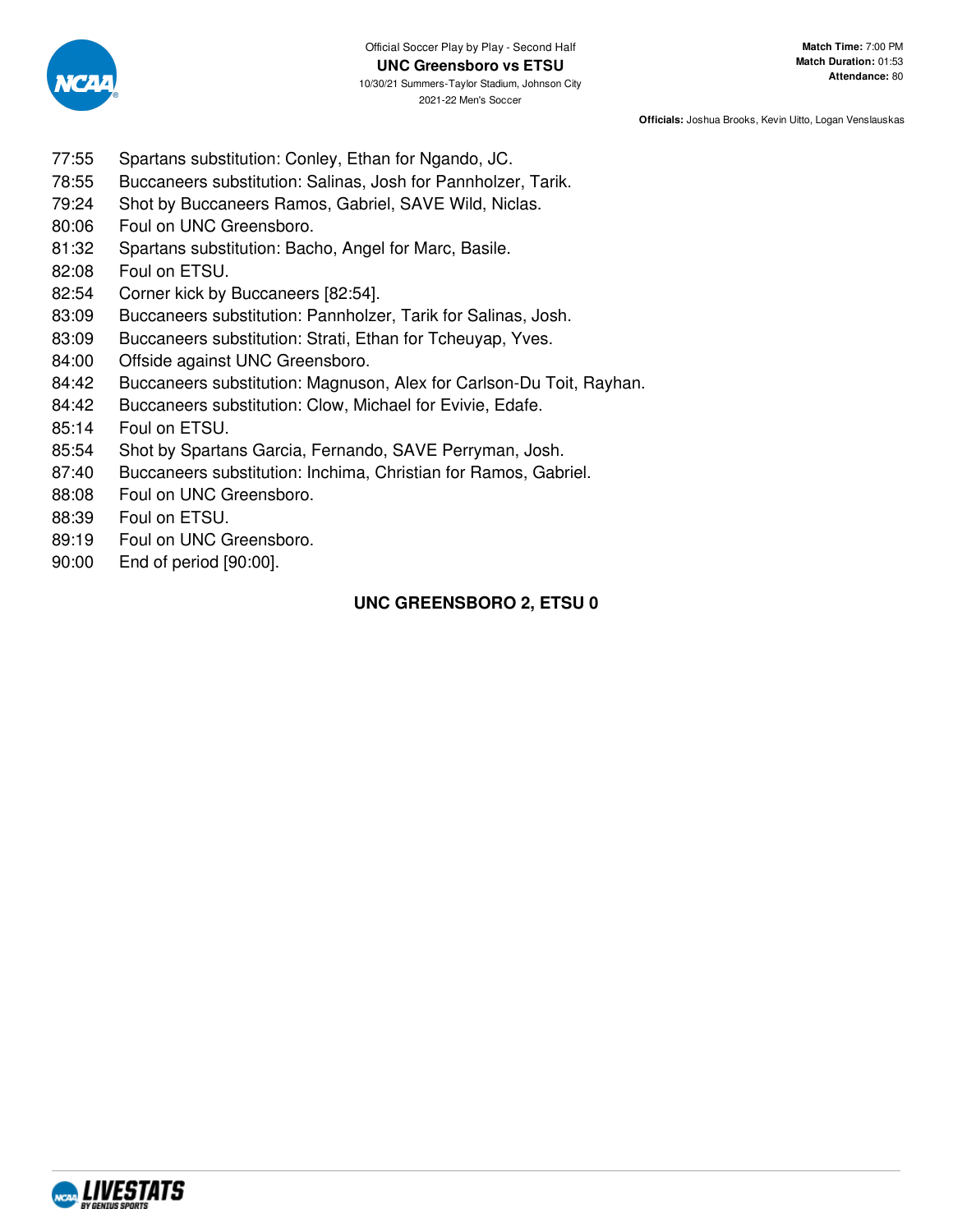

Official Soccer Shot Chart - Final

### **UNC Greensboro vs ETSU**

10/30/21 Summers-Taylor Stadium, Johnson City 2021-22 Men's Soccer

2nd Half

1st Half

**Match Time:** 7:00 PM **Match Duration:** 01:53 **Attendance:** 80

**Officials:** Joshua Brooks, Kevin Uitto, Logan Venslauskas